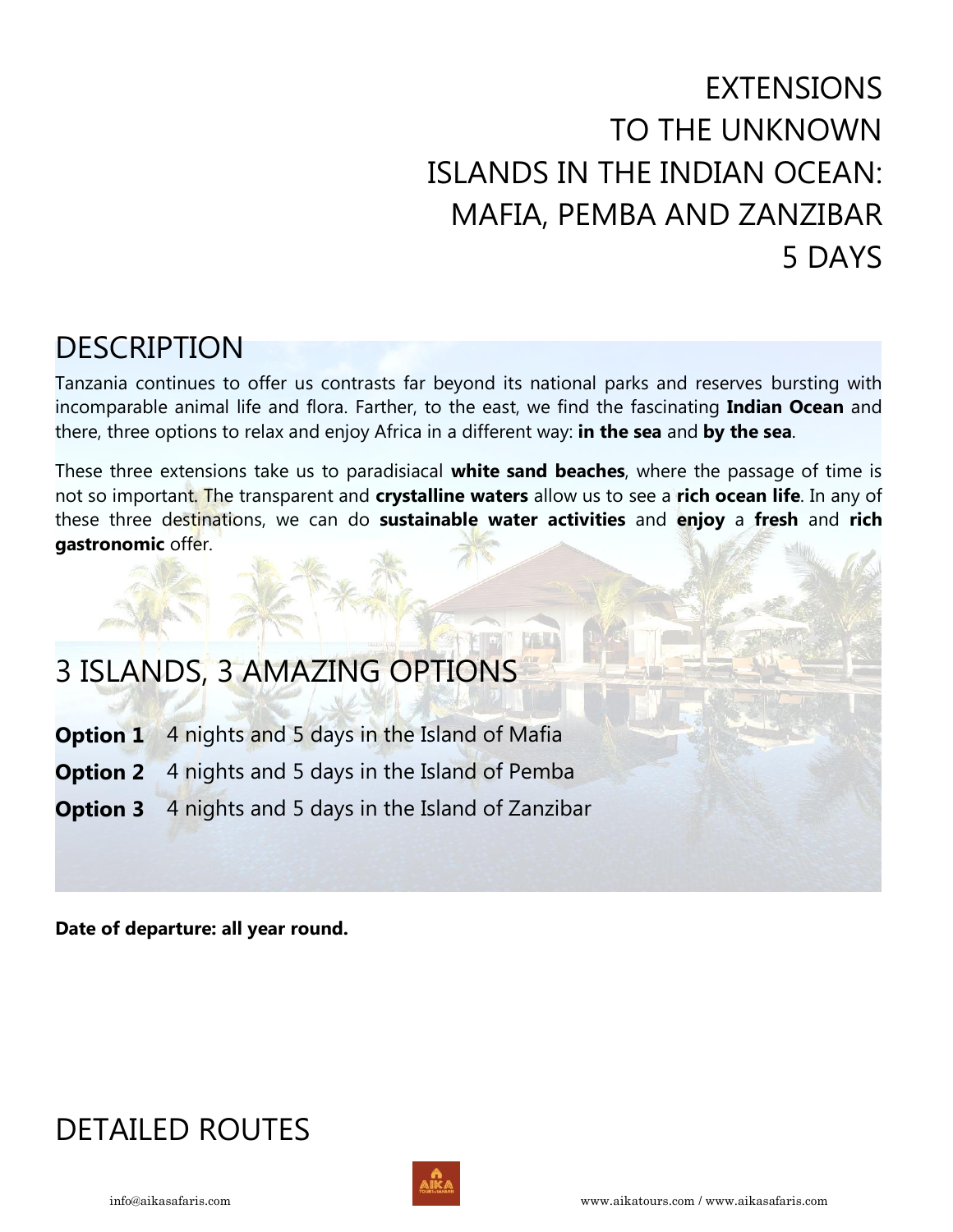## OPTION 1 – ISLAND OF MAFIA

## **01 KILIMANJARO / DAR ES SALAAM AIRPORT – ISLAND OF MAFIA:**

After spending unforgettable days in the African wild land, we are ready to continue our journey in paradise Africa. From Kilimanjaro or Julius Nyerere airports, we will take our flight to the Island of Mafia in the middle of the Indian Ocean. We'll be picked up and transferred to our lodge or resort.

## **02, 03 & 04 ISLAND OF MAFIA — FULL DAYS:**

Free days to rest and enjoy this island of extravagant beauty, its wonderful and charming beaches, in the sun and by the Indian Ocean.

These days can also be used to learn about the history of slavery in Tanzania and the daily life of the people who inhabit this island. Much of the island is under the protection of Mafia Island Marine Park. Thanks to this situation, the island has coral reefs, a refuge for marine animals such as beloved sea turtles or whale sharks.

For diving-lovers, this is will become a paradise hard to leave. Locally, endless activities can be organized.

## **05 ISLAND OF MAFIA — DAR ES SALAAM — DEPARTURE:**

This is our last day on the island, but we can still enjoy it as much as we want before leaving. At the agreed time, we will drive to the airport to take the flight back home.

**END OF SERVICES**

## OPTION 2 – ISLAND OF PEMBA

## **01 KILIMANJARO / DAR ES SALAAM AIRPORT – ISLAND OF PEMBA:**

After spending unforgettable days in the African wild land, we are ready to continue our journey to the east of the country, at the foot of the Indian Ocean, in paradise. From Kilimanjaro or Julius Nyerere airports, we will take our flight to the Island of Pemba in the middle of the ocean. We'll be picked up and transferred to our lodge or resort.

## **02, 03 & 04 ISLAND OF PEMBA — FULL DAYS:**

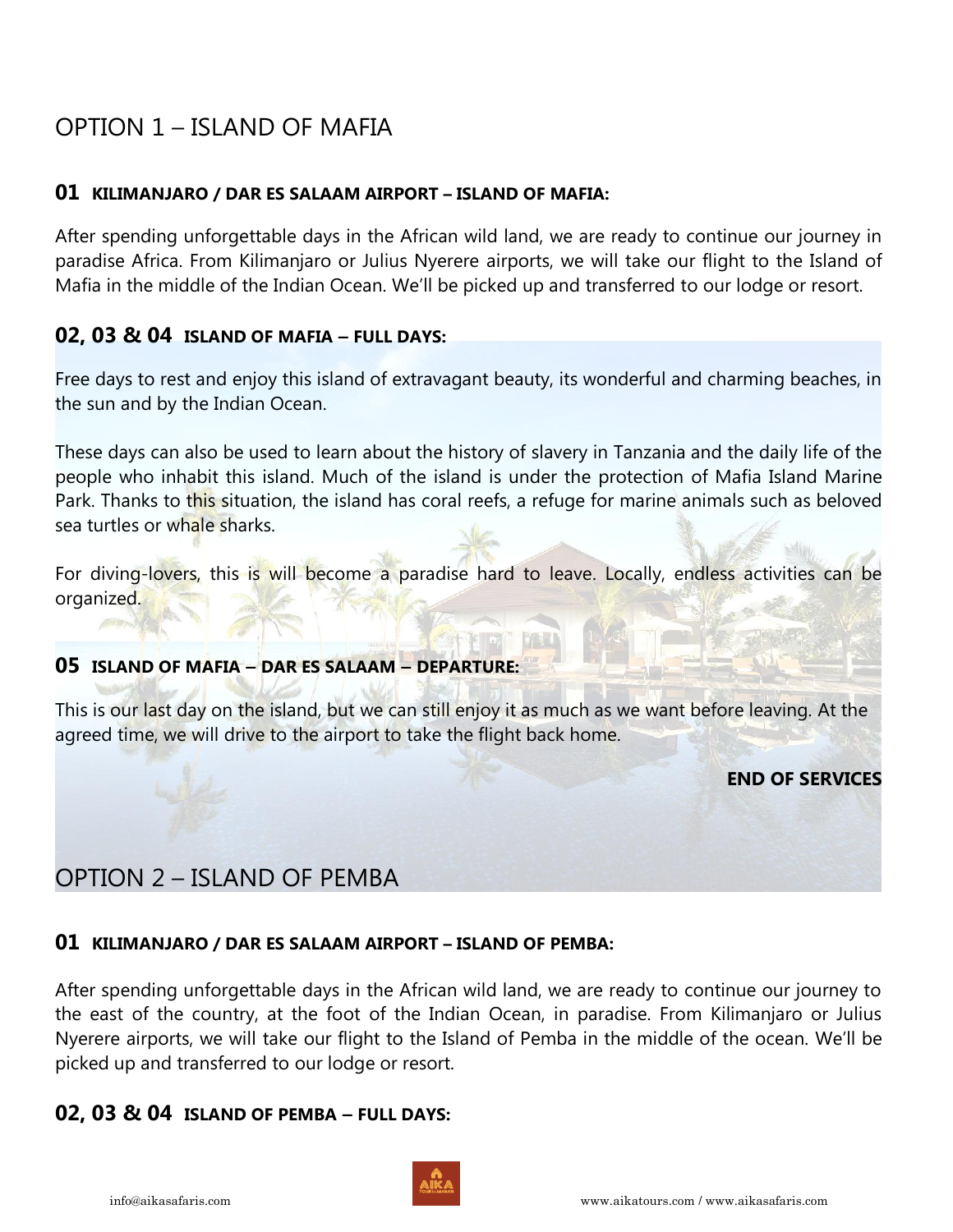Free days to rest and enjoy this island of extraordinary beauty surrounded by crystal clear waters and in the sun by the Indian Ocean.

Pemba is an island with important economic cash crop like cloves, but also coconut and rice to name a few. Fishing is very important for the inhabitants of Pemba, but so is the tourism that this wonderful island attracts for much of the year. The mangroves and lagoons of Pemba are as numerous as they are spectacular, and contrast with the whitish sand beaches where our eyesight rests over the turquoise waters. There is no more relaxing vision.

Locally, we will be able to organize various water activities.

## **05 ISLAND OF PEMBA — DAR ES SALAAM — DEPARTURE:**

This is our last day on the island, but we can still enjoy it as much as we want before leaving. At the agreed time, we will go to the airport to take the flight back home.

## **END OF SERVICES**

## OPTION 3 – ISLAND OF ZANZIBAR

## **01 KILIMANJARO / DAR ES SALAAM AIRPORT – ISLAND OF ZANZIBAR:**

After spending unforgettable days in the African wild land, we are ready to continue our trip to one of the islands with the best reputation for both its beauty and its tourist offer: the Island of Zanzibar. From Kilimanjaro or Julius Nyerere airports, we will take our flight to this island in the middle of the Indian Ocean. We'll be picked up and transferred to our lodge or resort.

## **02, 03 & 04 ISLAND OF ZANZIBAR— FULL DAYS:**

Zanzibar Island is a very special place and it will be in our hearts for a long time. It is a place full of contrasts, sun, fantastic food and a history full of flavors from remote places. If we are interested in history, Zanzibar is the place to find it: Stone Town. A walk through the city will take us back in time, along with its people, the heat and the blinding rhythm through its narrow streets full of personality and the marks of the pass of time.

The beaches of Zanzibar and the aquatic activities that we can do during our stay will be within our reach. It will be time to leave the rush behind and sink your feet in the white sand while enjoying a stunning sunset.

## **05 ISLAND OF ZANZIBAR — DAR ES SALAAM — DEPARTURE:**